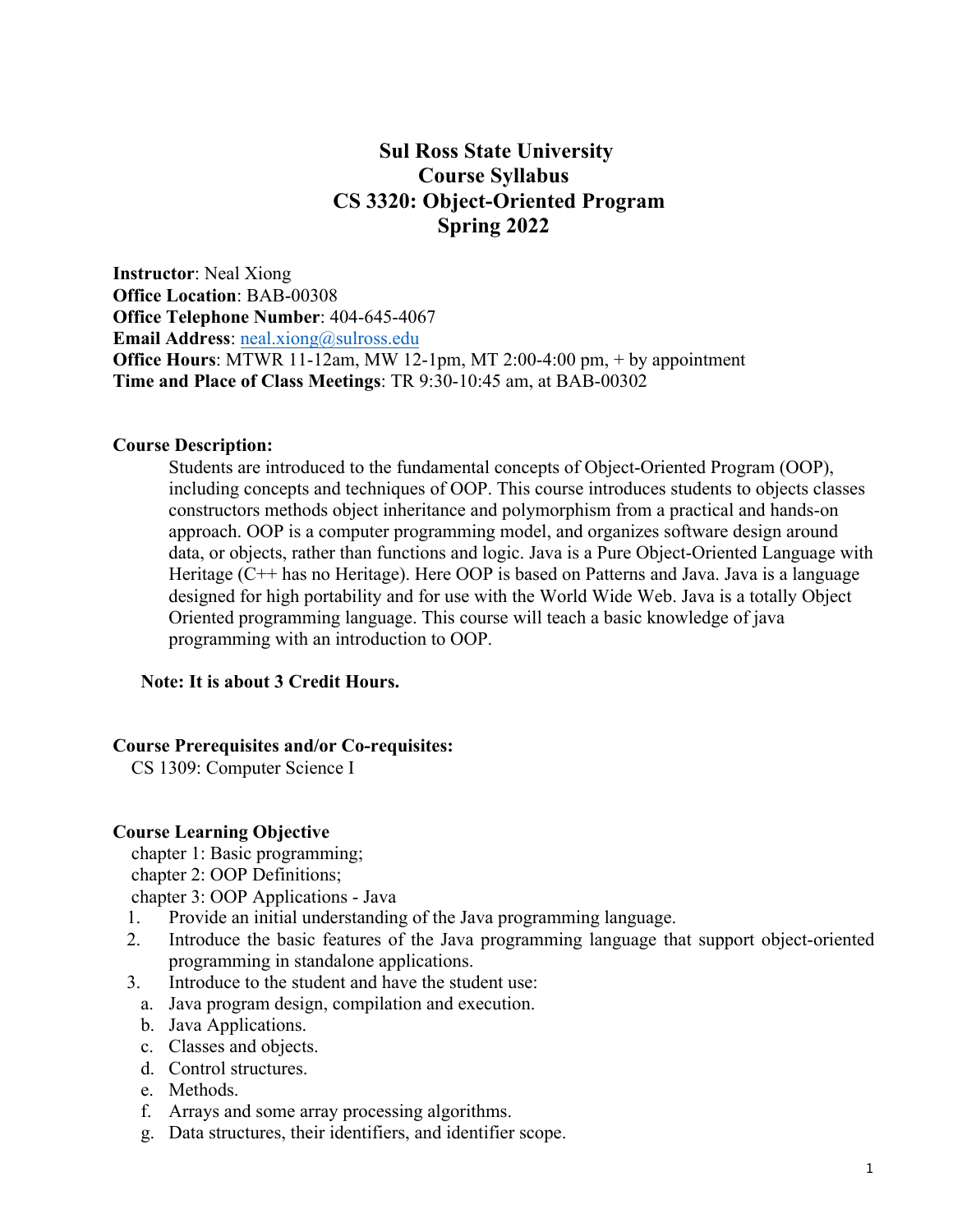## **Student Learning Outcomes (SLO):**

At the end of this course, students will be able to:

- Use variables, arrays, and constants of appropriate data types
- Use Class as a basis for more advanced programming
- Use structured Data for advanced problem solving and program design

## **Marketable Skills:**

- 1. Students will develop logical and analytical skills
- 2. Students will use problem-solving skills
- 3. Students will know computing methodologies in demand by public and private sectors

## **Instructional Methods / Strategies:**

Face to Face: TR 9:30-10:45 am, at BAB-00302.

Blended / Partial: Zoom or Microsoft Teams (confirmed by Dept.). Online: All contents are post online (confirmed by Dept.).

### **Instructional Methods / Strategies:**

The course is a combination of lecture, class discussion, hands-on lab work, assignments, peer review, and reading outside of class.

## **Students will be required to check their email daily**:

Make sure that your email address in Blackboard is set up correctly in case I use the Blackboard email system.

Weekly activities include some or all of the following:

- Reading assigned material
- Researching assigned topics
- Participating in one or more assigned Discussions Boards by posting a contribution and responding to contributions of other students and/or the instructor
- Participating in Discussion Board forums related in Individual Projects
- Participating in Discussion Board forums related to Group Projects
- Submitting status reports on project progress
- Writing and posting papers
- Preparing and posting PowerPoint presentation
- Communicating with the instructor or other class members

#### **Learning Outcome Assessment Methods** include:

- 2-3 exams, and one of these will be the comprehensive final exam
- Assignments, and you will get full credit for completed homework.

For specific dates and point values, see the end of this document.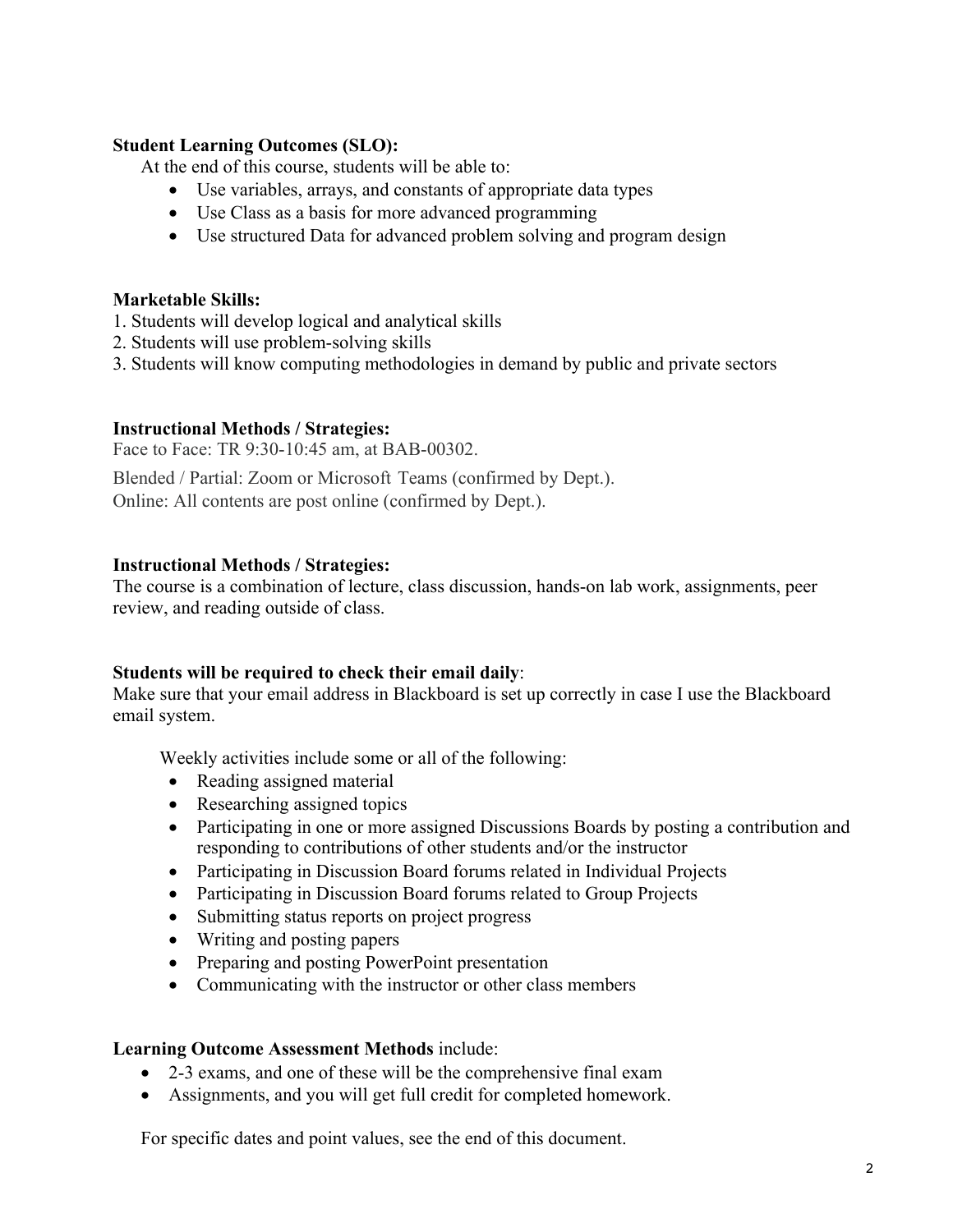#### **Instructional Materials**

Recommended but not required Materials:

- Bernd Bruegge, Allen H. Dutoit; Object-Oriented Software Engineering: Using UML, Patterns and Java, 3rd Edition; Publisher: Prentice Hall, Upper Saddle River, NJ, 2009; ISBN-10: 0136061257, ISBN-13: 978-0136061250.
- Deitel, H. M., and P. J. Deitel, Java, How to Program, 8th Edition, Prentice Hall, Inc., 2010.

### **Grading Policy / Scale:**

For classes taught on one campus only, you still need to come to class. For classes taught on both campuses simultaneously, the designation of the class is ITV. Classrooms are reserved for the whole semester, not for selected dates of the semester.

I record attendance and give attendance points. You can only get attendance points if we are in the same classroom, or if you are online when I am on the opposite campus. Partial session attendance may result in partial points. Missed class meeting may receive attendance points if you provide proper documentation, at my discretion. Participation points may be unevenly distributed over the semester (i.e. not each day gets equal points).

Lab computers are a shared resource. You would not want to start a test and have computer problems because someone spilled food or drink on the keyboard. The first time I see you bring food or drink into a lab, I will give you one (1) penalty point. Each subsequent infraction earns you fifty (50) penalty points.

## **Grading**

The grade you earn in this course will be based upon the accumulation of points that will be distributed in this manner:

 GRADES: Grades will be calculated in the following manner: Exams 2-3 (2 Middle Exam and Final Exam + 1Additional Exam) Labs  $5-6$  (L0 $\sim$ L5), Homeworks 3 (HW1~HW3)

The instructor reserves the right to lower the cutoffs for each grade, but he will not raise the cutoff. In other words, an 86% may end up being an A at the instructor's discretion, but a 91% is guaranteed to be an A. I will let you know after each exam what the current grading scale is.

For simplicity, we use a 1,00-point scale (calculated as a percentage  $\%$ ).

 $90+=A$  $80 - 89 = B$  $70 - 79 = C$  $60 - 69 = D$ less than  $60 = F$ 

The Family Educational Rights and Privacy Act of 1974 (FERPA) governs university policies regarding family educational and privacy rights. Copies of the act, policies and regulations are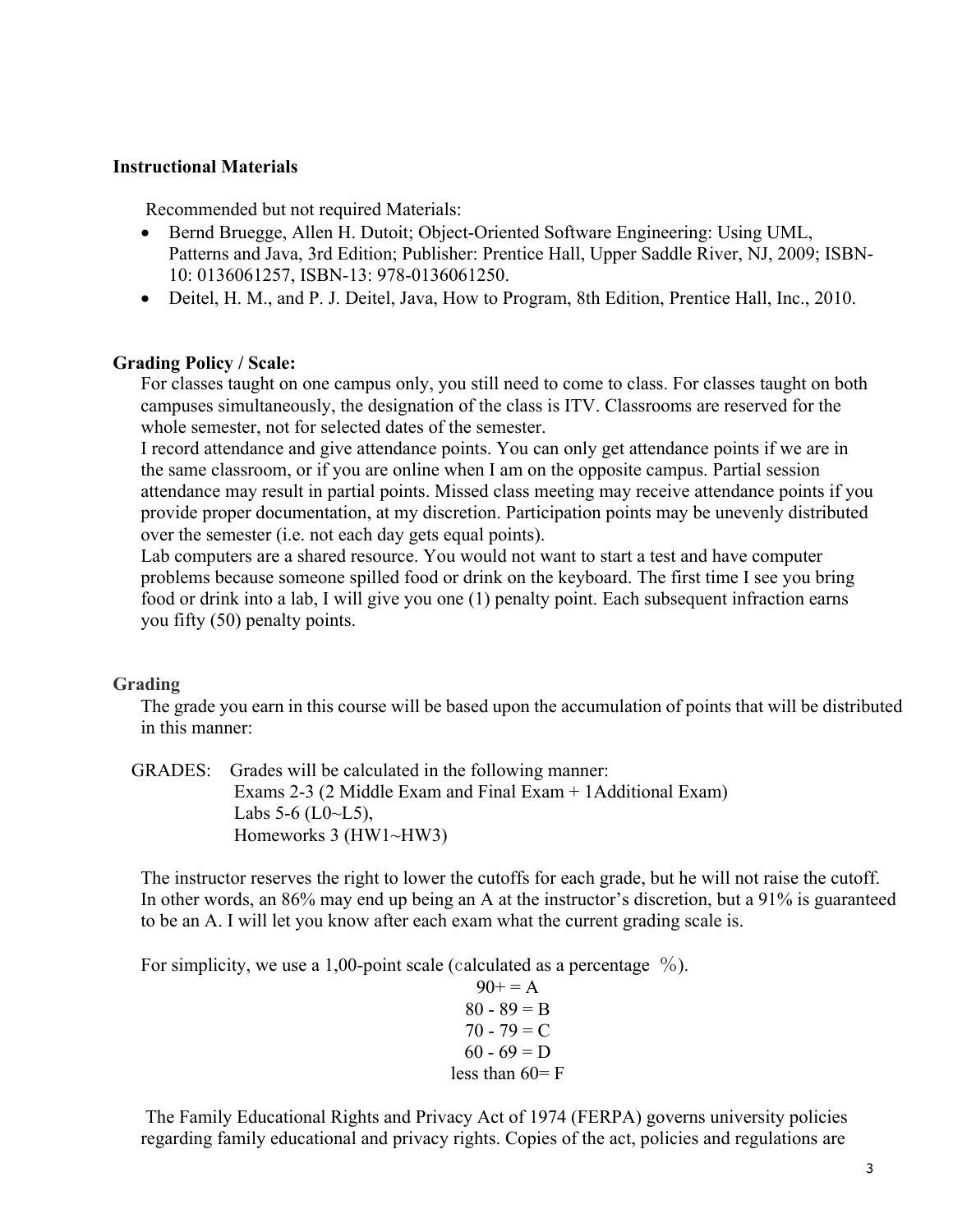maintained in the Office of Admissions and Records, John Vaughn Library, and the Office of the Vice President of Academic Affairs. Students can find their course grades in the Blackboard gradebook. I will NOT post grades elsewhere, nor provide grades via telephone, or any other manner in violation of FERPA or any other local, state, or federal regulations.

### **Assignments Information:**

• Homework assignments count for a significant part of the course. (Almost) all homework assignments work with the Peer Review feature in Blackboard. This means, that you will be required to review and give constructive feedback on the homework of other students in the class, and that you will receive feedback on your assignment from other students in the class. The review period is always for one week after the due date for the assignment. Reviews are anonymous. You do not know the identity of the students giving you feedback (unless they let you know), and the students reviewing your work will not know who you are (unless you add your name to the assignment). Otherwise, I am the only one who knows who reviews whom. You earn points both for doing the homework and for doing the reviews. Of course, I will be reviewing your assignments too. I will use them to show examples of good work and examples of room for improvement.

• You will get full credit for homework you turn in, no matter how good or bad. If you don't turn it in on time, Blackboard automatically switches to the review period and you get no points for homework submission. I want you to get into the habit of working regularly.

• I discuss the homework on the first day of the week, and then your peer reviews will be available. Your reviews may be evaluated critically, and you can lose points there. If someone to review did not turn in homework, you will see a message that the user did not submit the assignment and gets an automatic zero. Make sure to click the Submit button so you get the full points for your review.

• Be sure to review the feedback from your peers after the review period has ended.

• All students must complete their own assignments, but **assistance from other students both during class time and outside class time is encouraged**. This does not include copying and pasting someone else's material or files. If two students work together, the two do the assignment twice - from scratch. If three students work together, the three do the assignment three times from scratch. You will find that each time gets easier and faster; that you start finding improvements on the next try, and that you never really end up with exactly the same file. Repetition is an integral part of the learning process. Of course, group assignments are limited to the group.

• All work is due at the date and time indicated in the schedule. When the time to submit has passed, the assignment automatically switches from submission mode to review mode. There is no opportunity to make up missed or late assignments. You can still get points for reviewing your peers' work.

• Check your homework assignments in the Grades page. You can download and check the files you submitted there.

• I will only grade work submitted over Blackboard. Do not email files. If you make a mistake, or would like to send different files before the due date, just send all the assignment files again. If you must send multiple files, make sure to send them all together. If Blackboard only allows you to attach one file, create a compressed (zipped) file. If you want to, you can also send a backup copy of assignments to neal.xiong@sulross.edu. It is an email address that I do not monitor actively, but an email with assignment attached, sent before the due date, would be a consideration for adjustments to your final grade under my instructor discretion.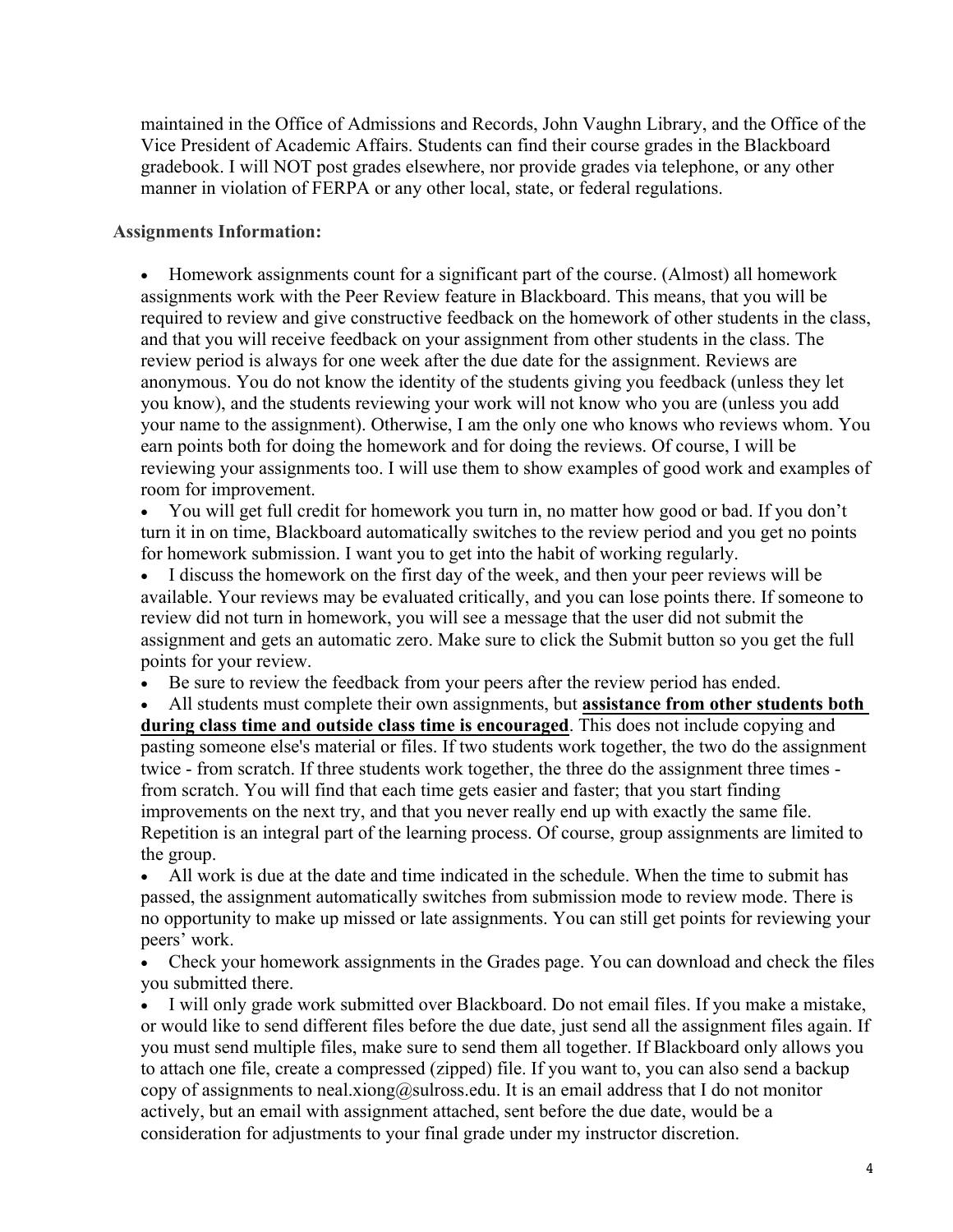## **Tests**

• You can only take the tests in the classroom. Some tests will be done with paper and pencil in class. Online tests will be password protected and the password will only be available to students in class. For classes alternating between Tahlequah and Broken Arrow, someone else will monitor the test in Broken Arrow. Students in the BA section are welcome to come to Tahlequah so you can ask me to help with computer problems.

Unless specifically announced in writing, all tests are closed book and done without any aids. This includes cellphones. Turn off your cellphone before the test and do not turn it on until you have left the classroom.

The final exam is comprehensive. If you miss one of the earlier tests, you can ask by email to neal.xiong@sulross.edu to have the score on the comprehensive final to replace the score on the missed test.

## **My Teaching Philosophy**

I think that the following promote better learning, so I build them into my courses.

• Multiple-choice tests are a poor tool to measure if students learn. I mainly use MC quizzes to force students to read the material. In programming courses, you work mostly on programs.

• You need frequent feedback on how you are doing. I use low-stakes testing (frequent, small assignments, few points) for regular homework, and high-stakes testing (infrequent, large tests, high points) to test "for real".

• Repetition helps. We practice the same thing at least once, but preferably multiple times, before the test.

• A great way to learn is to review someone else's work, evaluate it on clear criteria, and providing constructive feedback. I use peer grading for homework. Everything can be anonymous (for the students). Unless you choose otherwise, peer reviewers do not know the identity of the student reviewed, and students whose work is reviewed do not know who reviewed them.

• Regular work helps. I use that in my courses by setting clear dates for assignments, and providing timely feedback. Over the years, I have noticed more and more that one of the main reasons students fail is poor planning. Cramming before a test just does not work in the long run. I make the chunks smaller and more frequent, but that only works if both I as instructor and you as student work on that together.

• Peer pressure is a positive thing. In class, I show examples of your homework to show anonymous examples great work and not-so-great work. If you want your reviewer to know your name, reveal it in the Comments box on submission. Do not put it in the files you send. Be proud if I show your work as an example of great work, and you do not have to be embarrassed if your work is criticized – just do better next time.

• Life happens. Some will say that "sh<sup>\*\*</sup>t happens". You get sick; the car breaks down, etc. I record all class sessions on Collaborate, so it is easy to catch up with the material if something happens.

• Coming to class helps. I have C students making As because they come to class and turn in work on time. I have A students getting Cs because they underestimate the material, skip class, and think that they can make it all up on the final. Of course, I also have A students making As and C students making Cs. To encourage you to attend, I give attendance points. Please check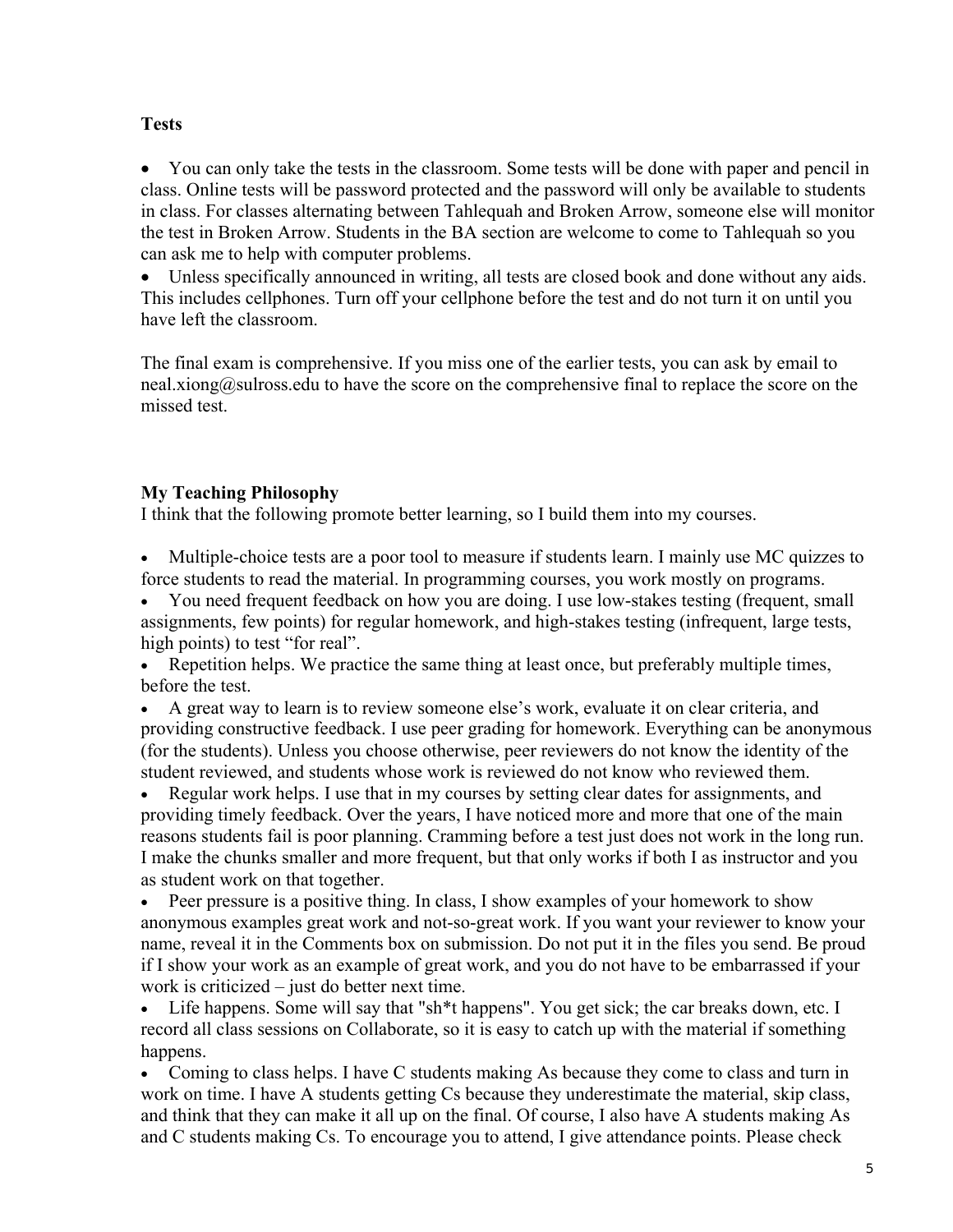your attendance points in the gradebook and if you did not get the points, contact me so I can check.

• You need to know how you are doing in the class. I use a very simple system: for example, 1,000 points in the course. As soon as you have 700 points, you have EARNED a C. When you get to 800 points, you have EARNED a B.

### **Class and Instructor Policies**

Attendance is required with 100 credit points, and hope everyone can enjoy this course. If there is any special case, please contact with your instructor directly.

#### **Academic Policies / Required Information**

Please go to our university website for required information pertaining to:

- Academic Misconduct
- American with Disabilities Act
- Inclement Weather/Disaster Policy
- Release of Confidential Information
- Student Handbook
- Teach Act
- Textbook Information
- Title IX
- Library Services
- Distance Education Statement

#### **Dropping the Class**

Each semester, SRSU sets a deadline during the semester when students may drop a course with an automatic "W". The deadline is available at the Academic Calendar of the university. Your work is reviewed regularly and promptly, and I post the grades as soon as possible. Knowing your current points total and how many points you can still earn, tells you your standing in the class. If you do not do well before the deadline to drop with a "W," consider dropping the class.

If you decide to drop after the deadline to drop with an automatic "W," there is a second deadline for withdrawing from the class. You will only get a "W" if you are passing at the time of withdrawal based on the University's policy:

.............Withdrawal after Twelfth Week: If a student formally withdraws from single classes or completely from the University after the twelfth week, the instructor will assign a W or F depending on the student's standing in the class at the time of withdrawal. A "W" will be assigned if the student was passing at the time of withdrawal. An F will be assigned if the student was failing at the time of withdrawal...........

I follow this policy, so please do not ask to give you a W after the deadline for withdrawing with a W. Furthermore, instructors have the option dropping students from the class under the Academic Withdrawals policy. This is what the policy says:

"Students who enroll in a course or courses and have poor attendance or participation as determined by the instructor may be administratively withdrawn "AW." Students who are withdrawn for non-attendance or administratively withdrawn will be responsible for payment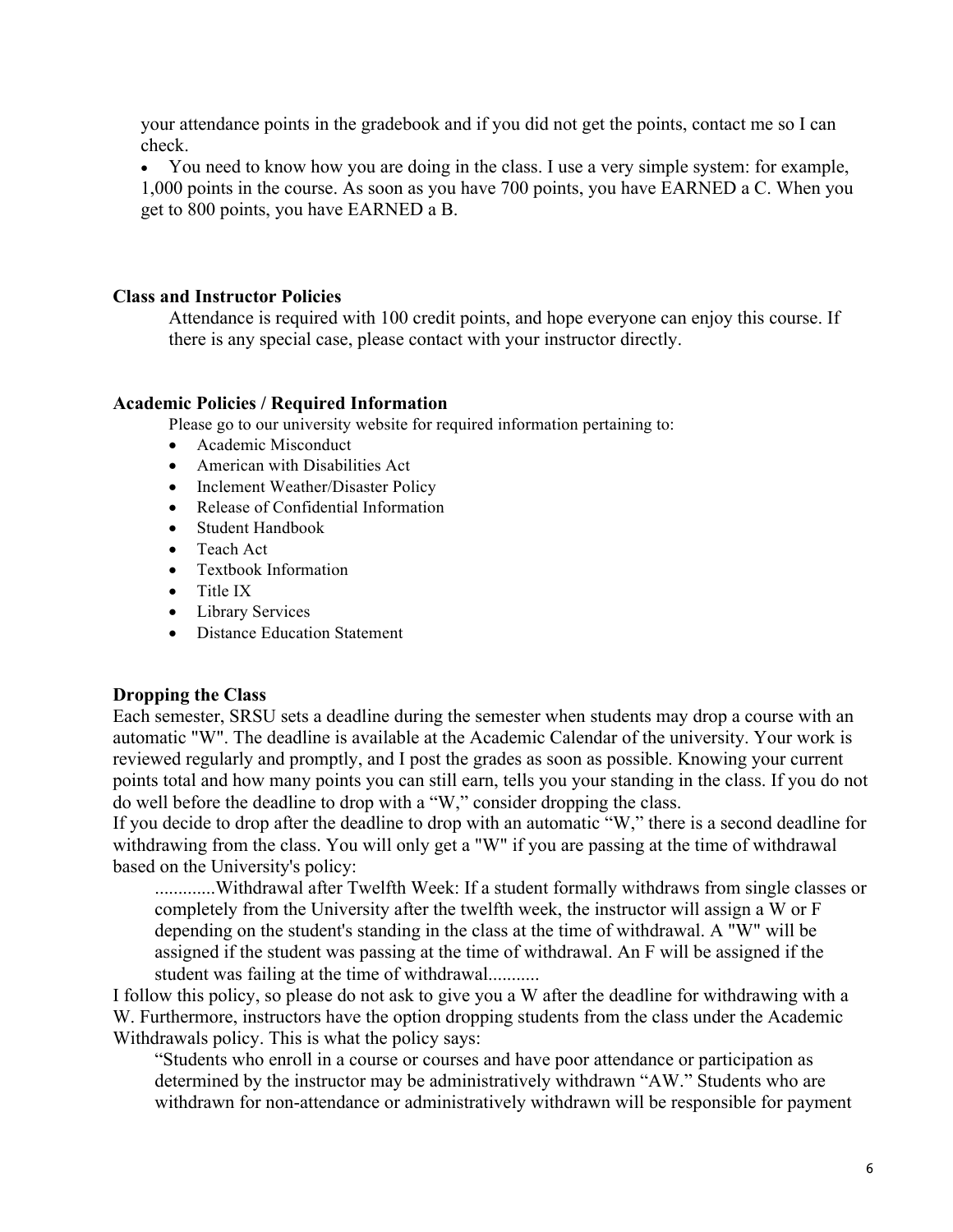and repaying any financial aid received for the course or courses that must be returned to the provider."

Finally, faculty must report students who do not attend the course. We usually have to do this in the second week of the course. Logging into an online course is not sufficient to constitute attendance. You need to have participated in some way - a discussion board, assignment, etc.

#### **Academic Dishonesty**

The navigation menu on the left has a special button for academic integrity. This is the university policy. Read it, and notice that the sanction for being caught cheating is up to the instructor. The following applies to all courses I teach: **My standard sanction for any cheating is an F in the course.**

#### **General Policies:**

Students are expected to check on Blackboard for announcements and updated assignments. You are expected to check your Sul Ross e-mail account. When meeting through Zoom or Microsoft Teams, make sure your first name and at least last initial are visible. Preference will be that your video is available, but please make sure you are properly dressed.

#### **Americans With Disabilities Act:**

Sul Ross State University (SRSU) is committed to equal access in compliance with Americans with Disabilities Act of 1973. It is SRSU policy to provide reasonable accommodations to students with documented disabilities. It is the student's responsibility to initiate a request each semester for each class. Students seeking accessibility/accommodations services must contact Rebecca Greathouse Wren, LPC-S, SRSU's Accessibility Services Coordinator at 432-837-8203 (please leave a message and we'll get back to you as soon as we can during working hours), or email rebecca.wren@sulross.edu. Our office is located on the first floor of Ferguson Hall (Suite 112), and our mailing address is P.O. Box C-122, Sul Ross State University, Alpine, Texas, 79832.

#### **Library Services:**

The Sul Ross Library offers FREE resources and services to the entire SRSU community. Access and borrow books, articles, and more by visiting the library's website, library.sulross.edu. Off-campus access requires your LoboID and password. Check out materials using your photo ID. Librarians are a tremendous resource for your coursework and can be reached in person, by email  $(srsulibrary@sulross.edu)$ , or phone  $(432-837-8123)$ .

#### **Distance Education Statement:**

Students enrolled in distance education courses have equal access to the university's academic support services, such as Smarthinking, library resources, online databases, and instructional technology support. For more information about accessing these resources, visit the SRSU website. Students should correspond using Sul Ross email accounts and submit online assignments through Blackboard, which requires secure login information to verify students' identities and to protect students' information. The procedures for filing a student complaint are included in the student